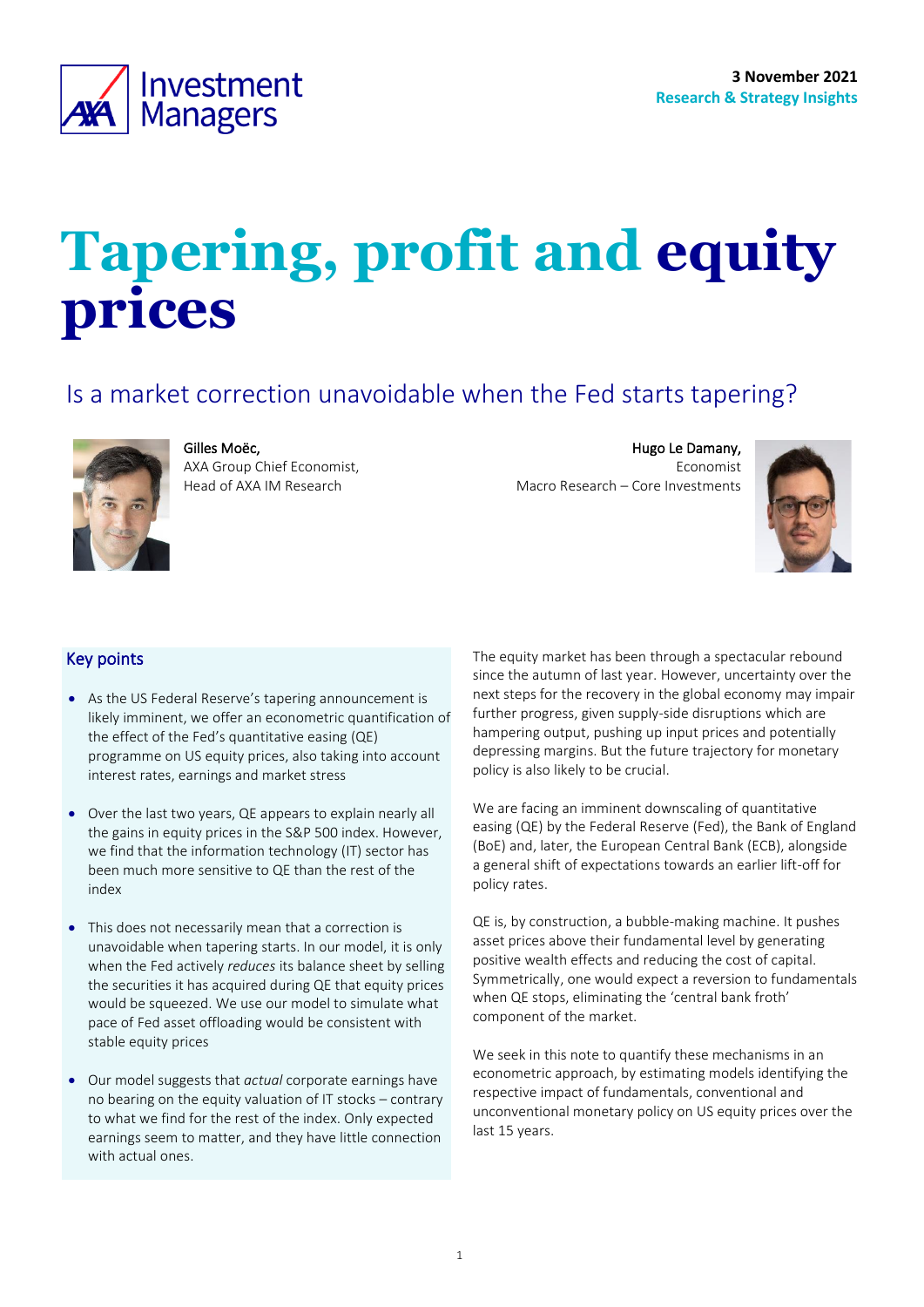#### Our model

We consider four different variables in this approach. First, we use corporate profits for each sector, as measured by the US national accounts, as a proxy for fundamentals. This allows us to easily derive a trajectory for this variable from our GDP forecasts (the share of profits in GDP is relatively stable in the short run). Second, to capture the Fed's unconventional policy we use the change in the size of its balance sheet. It is a synthetic indicator which has the benefit of looking through the changes over time in the Fed's specifications of its QE programmes. Third, the Fed Funds Rate, as both a proxy of the discount rate to apply to equities and of the level of support the Fed is providing to the economy in normal conditions – i.e. when the lower bound has not been hit and conventional policy suffices. Fourth, the VIX volatility index as an indicator of market stress.

We distinguish in our estimations two sectors: Information technology (IT) and 'everything else'. Their sensitivity to fundamentals and monetary policy are likely to differ. Given the rising share of IT stocks in US indices, this is likely to trigger some instability in how aggregate equity prices behave. We discuss in more details the definition of these variables in the explained box below.

There is a high risk of instability in our models, since the relative weight of conventional versus unconventional policy has varied over time – before the global financial crisis, unconventional instruments had not been used in the US since the 1950s. We thus checked for breakpoints in the coefficients estimated for the balance sheet variable. In total then we have four explanatory variables, whose impact on equity prices are estimated across two sub-periods and two components of the S&P 500 index.

#### Do realised profits actually matter?

The key results are summarised in the tables found in the appendix below. A 1% change in profits lifts non-IT equity valuations by 0.27%. To get a better sense of the magnitude of the relationship, the annual standard deviation of US corporate profits – outside the IT sector – stands at 16%. Hence, the normal variability of profits would trigger changes in equity prices to the tune of 4.5%. Conversely, and in line with our expectation, the impact of the corporate profits variable in IT is counter-intuitive. For this sector, the coefficient is actually negative (higher earnings would depress equity prices), but it is fairer to say that it is statistically different from zero only at the 10% confidence threshold. We think this reflects the fact that in IT, the epitome of growth equity, investors do not derive their expectations for future profits – theoretically the driver of valuations – from current or recent realised profits. They are ready to tolerate very low or even falling levels of realised profits as they anticipate potentially disruptive results in the future. Conversely, investors visibly use realised profits as a good proxy for future earnings in the rest of the economy.

Incidentally, on the basis of these results, the correlation between equity prices and the actual state of the economy, as reflected by profits in the national accounts, should loosen as the share of IT in US equity indices grows.

#### QE matters more and more

Another of our assumptions is confirmed by our estimations: high tech is much more sensitive to variations in the size of the Fed's balance sheet than the rest of the index. This difference in sensitivity across sectors is true for the entire estimation period, even though the break we identify points to an increase in the role of the balance sheet over time. The break appears in 2010 for the S&P 500 excluding IT, and 2016 for IT. Over the last five years, a 1% rise in the Fed's balance sheet would boost valuations by 0.8% in IT, against 0.5% in the rest of the economy. Between the two sub-periods, the sensitivity of equity prices to QE has tripled in both sectors. Note that the introduction of nonconventional policy in our equations still left a role for the Fed's policy rate, with a similar impact across sectors (elasticity of 0.1).

This reflects to some extent the fact that IT stocks are "long duration" and should thus be more sensitive to changes in long-term interest rates, which of course affects QE. But when we introduced the US 10Y yield in our equations, although the estimates confirmed the specific sensitivity of the IT sectors to this variable, they only marginally reduced the explanatory power of the Fed's balance sheet. There seems to be a "quantity effect" which goes far beyond the mechanical impact on long-term rates. We would suggest that investing in IT companies entails a higher level of risk-taking, which is more readily envisaged when liquidity is particularly ample – a side-effect of QE – and when interest rates have hit record low levels.

#### Explainer: Our process in detail

In our estimates, we used price indices per sector, published by Standard & Poor (S&P). They follow the Global Industry Classification Standard (GICS), now largely adopted in finance. We focused our study on the global S&P 500 index and its Information Technology (IT) component. We extracted corporate profits by industry published by the US Bureau of Economic Analysis (BEA), but we rearranged the figures as the IT sector doesn't exist per se. Following the GICS classification, we built the IT corporate profit component. Then, we subtracted it from the total to obtain global corporate profit without the IT sector. A scale-up modification was performed to adjust for negative profits at the beginning of the 2000s. The VIX, published by the Chicago Board Options Exchange (CBOE), is a good proxy for stress in financial markets. This index is a financial benchmark designed to be a market estimate of the expected volatility of the S&P 500 Index and is calculated by using the midpoint of real-time S&P 500 Index option bid/ask quotes. Our last inputs were the Federal Reserve balance sheet to gauge market liquidity and the Fed Funds Rate to take into account the monetary policy stance. Our sample starts in the fourth quarter (Q1) of 2003 and finishes in Q2 2021. The BEA doesn't publish quarterly data before Q1 2001, while the Fed's data for its balance sheet starts in Q4 2002.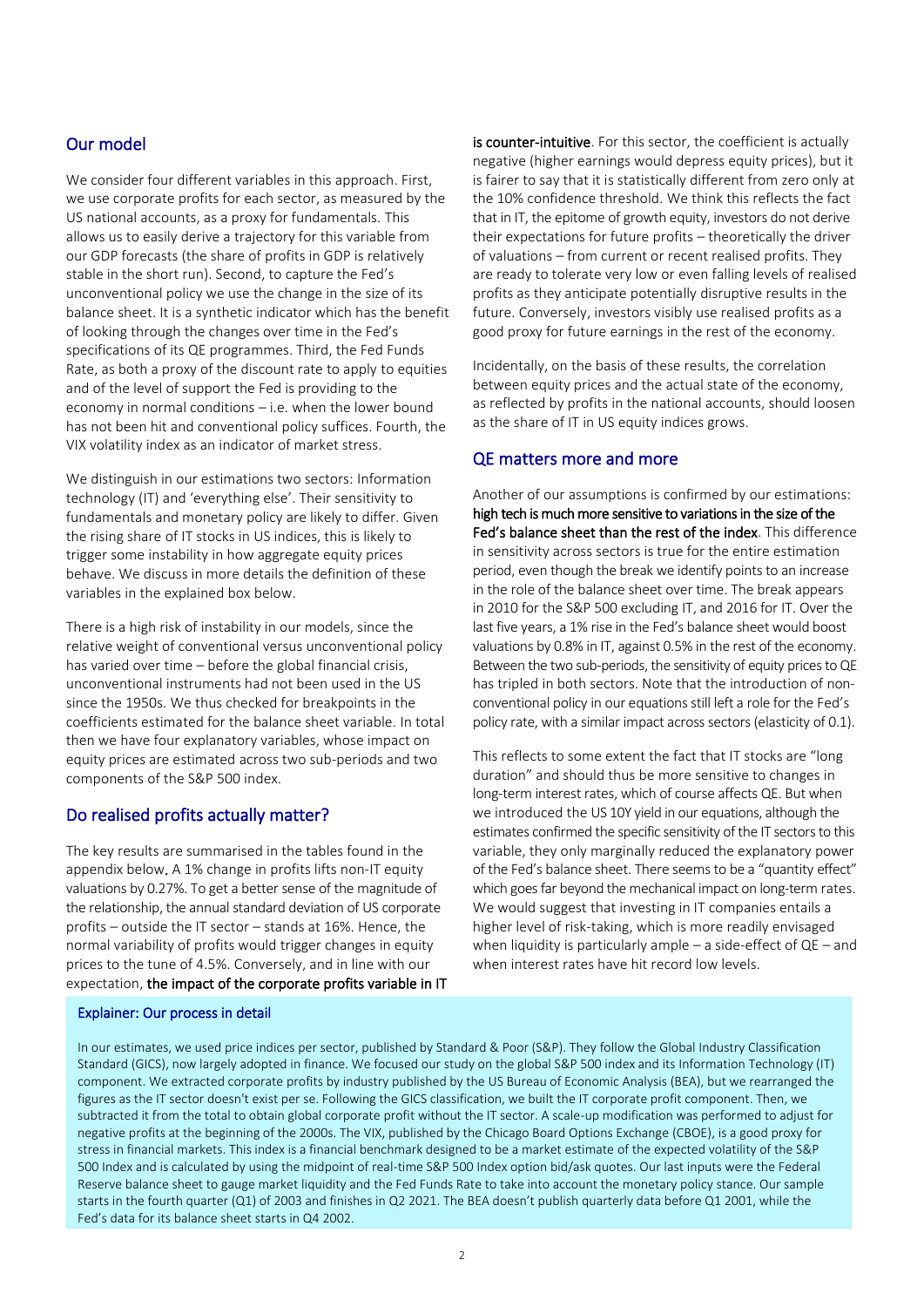

Exhibit 1 – Model does a good job at explaining equity price… Exhibit 2: …across the two sectors S&P - Evolution of S&P excluding Information Technology sector

Exbhits 1 and 2 suggest our equations do a good job of predicting saved equities after 2013 was several years of peace the inflexions in equity prices across the two sectors over the last 15 years, with fairly small residuals. They also illustrate how dependent the equity market has become on QE in the last two years – this variable alone explains the near-entirety of the valuation gains. At first glance, this would suggest that the market would correct brutally when the Fed terminates its QE programme. Judging by our model, though, things would be more complicated than that.

#### Stock versus flow

In our equations, what matters is the change in the size of the Fed's balance sheet. Since tapering is a gradual reduction in the pace of purchasing, and since the Fed would continue reinvesting the maturing bonds it already holds, its balance sheet would actually continue rising, to stabilise only in the middle of 2022 (with a six-month tapering). This would be consistent with a still positive – albeit shrinking – contribution from the Fed's balance sheet to equity prices in year-on-year (yoy) terms, as illustrated in [Exhibit 1.](#page-2-0) This is an alternative angle to the point often made by central banks, which is that when it comes to QE, stocks matter at least as much as flows.

<span id="page-2-0"></span>



We have at least one example to verify the conclusion from our model. After the 'taper tantrum' of mid-2013, the Fed terminated its QE programme in 2014, thus stabilising its balance sheet. Equity prices stalled but did not decline in yoy terms. Of course, we cannot discard the possibility that this time, tapering would trigger generic stress in the market. What appears to have

S&P - Information Technology sector evolution



saved equities after 2013 was several years of peace and quiet, encapsulated in the decline of the VIX index, triggering a positive contribution to equity prices (visible in Exhibits 1 and 2). However, over the last 15 years, there has been zero correlation between VIX and the change in the Fed's balance sheet. We don't see why a link would appear now.

Since unconventional policies were deployed massively during the global financial crisis of 2008-2009 the market has rarely seen the central bank offload its balance sheet in large quantities, i.e. selling back into the market the bonds acquired through QE. However, the Fed's balance sheet declined from the end of 2017 to 2019, which is reflected in the negative contribution of this variable to equity prices at the time which can be seen in Exhibits 1 and 2. The market did not tank but its performance was overall mediocre.

To show how sensitive the market could be to this in the future, we have computed what annual rate of decline in the Fed's balance sheet would be needed to bring it back to its pre-pandemic level in 5, 10 and 20 years. Using the relative elasticity of non-IT equity to profits and changes in the Fed's balance sheet, we have also computed what growth rate in profits would be needed to offset the impact on equity prices of such offloading (Exhibit 4). Only the slowest pace (20 years) would protect against a decline in equity prices if profits remained on their past trend. From an equity market point of view, it would thus be that decision – the speed of the balance sheet normalisation – rather than the pace of tapering which will be key for the Fed.

Exhibit 2: Offloading will need to be slow not to be disruptive How corporate profits may have to change to offset